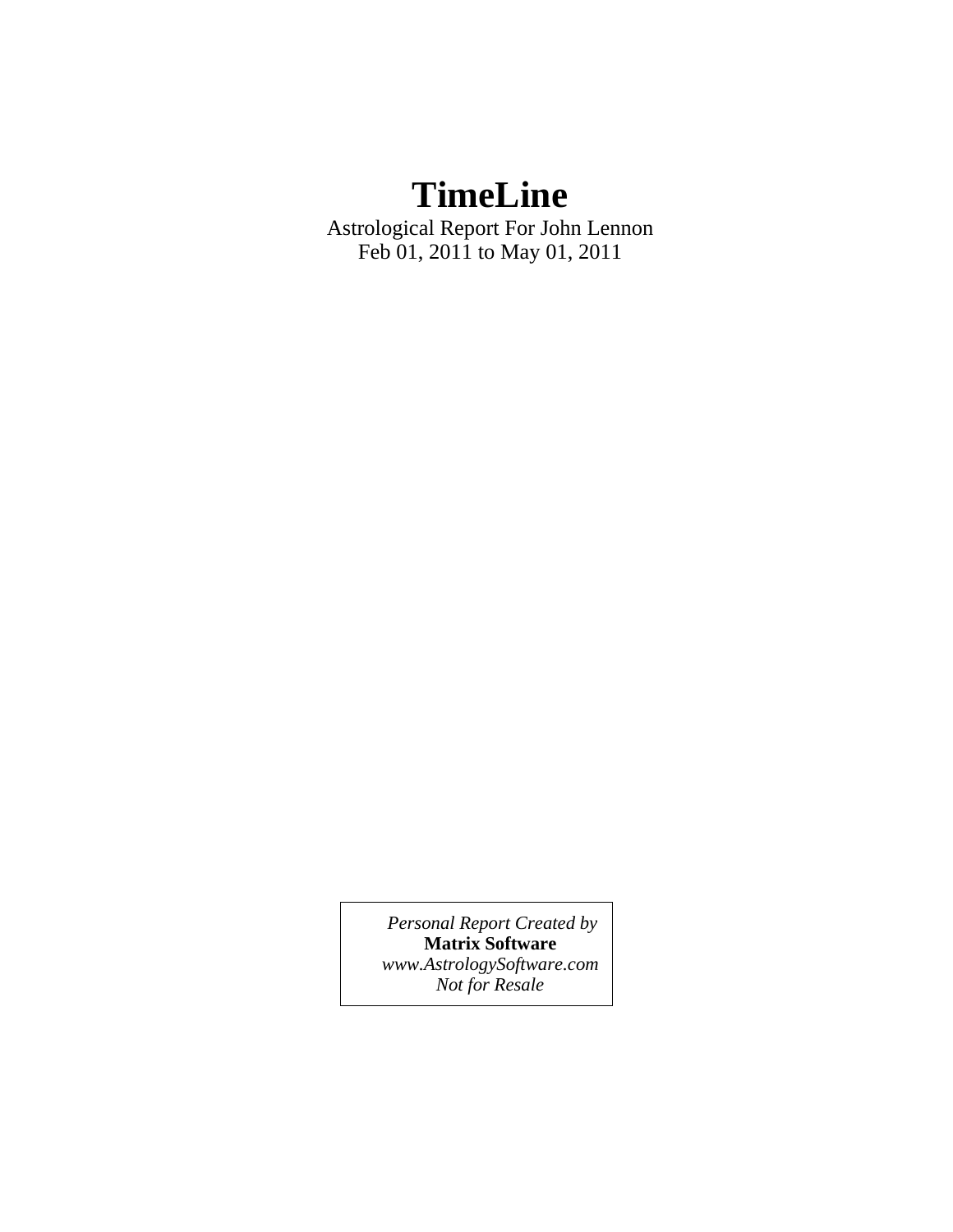## **Chart Data**

## **John Lennon**

Oct 09, 1940 07:00:00 AM GMT Liverpool,England 002W55'00", 53N25'00"

Report: Feb 01, 2011 to May 01, 2011 Place: New York, NY EST +05:00 Sort: Enter Zodiac: Tropical Coordinate System: Geocentric Aspect set: Ptolemy Transit Planets: Ma Ju Sa Ur Ne Pl Progression 1 Method: Secondary Progression 1 Planets: Mo Su Me Ve Ma Eclipse Aspect Set: Ptolemy

| <b>Planet</b> | <b>Sign</b>   | <b>Position</b>       | <b>House</b>     | <b>House Cusps</b> |
|---------------|---------------|-----------------------|------------------|--------------------|
| Sun           | Libra         | $15^{\circ}$ Li50'    | 12th             | 01 20°Li29'        |
| Moon          | Capricorn     | 28°Cp02'              | 04 <sub>th</sub> | 02 16°Sc22'        |
| Mercury       | Scorpio       | 07°Sc59'              | 01st             | 03 19°Sg09'        |
| Venus         | Virgo         | $02^{\circ}$ Vi43'    | 11th             | 04 27°Cp45'        |
| <b>Mars</b>   | Libra         | $02^{\circ}$ Li23'    | 12th             | 05 02°Pi42'        |
| Jupiter       | <b>Taurus</b> | 13°Ta44' R            | 07 <sub>th</sub> | 06 29°Pi52'        |
| Saturn        | <b>Taurus</b> | $13^{\circ}$ Ta15' R  | 07 <sub>th</sub> | 07 20°Ar29'        |
| <b>Uranus</b> | Taurus        | 25°Ta34' R            | 08th             | 08 16°Ta22'        |
| Neptune       | Virgo         | $26^{\circ}$ Vi01'    | 11th             | 09 19°Ge09'        |
| Pluto         | Leo           | $04^{\circ}$ Le $11'$ | 10 <sub>th</sub> | 10 27°Ca45'        |
| Midheaven     | Cancer        | $27^{\circ}$ Ca45'    |                  | 11 02°Vi42'        |
| Ascendant     | Libra         | $20^{\circ}$ Li29'    |                  | 12 29°Vi52'        |

*Copyright 1985-2008 Matrix Software, Inc.*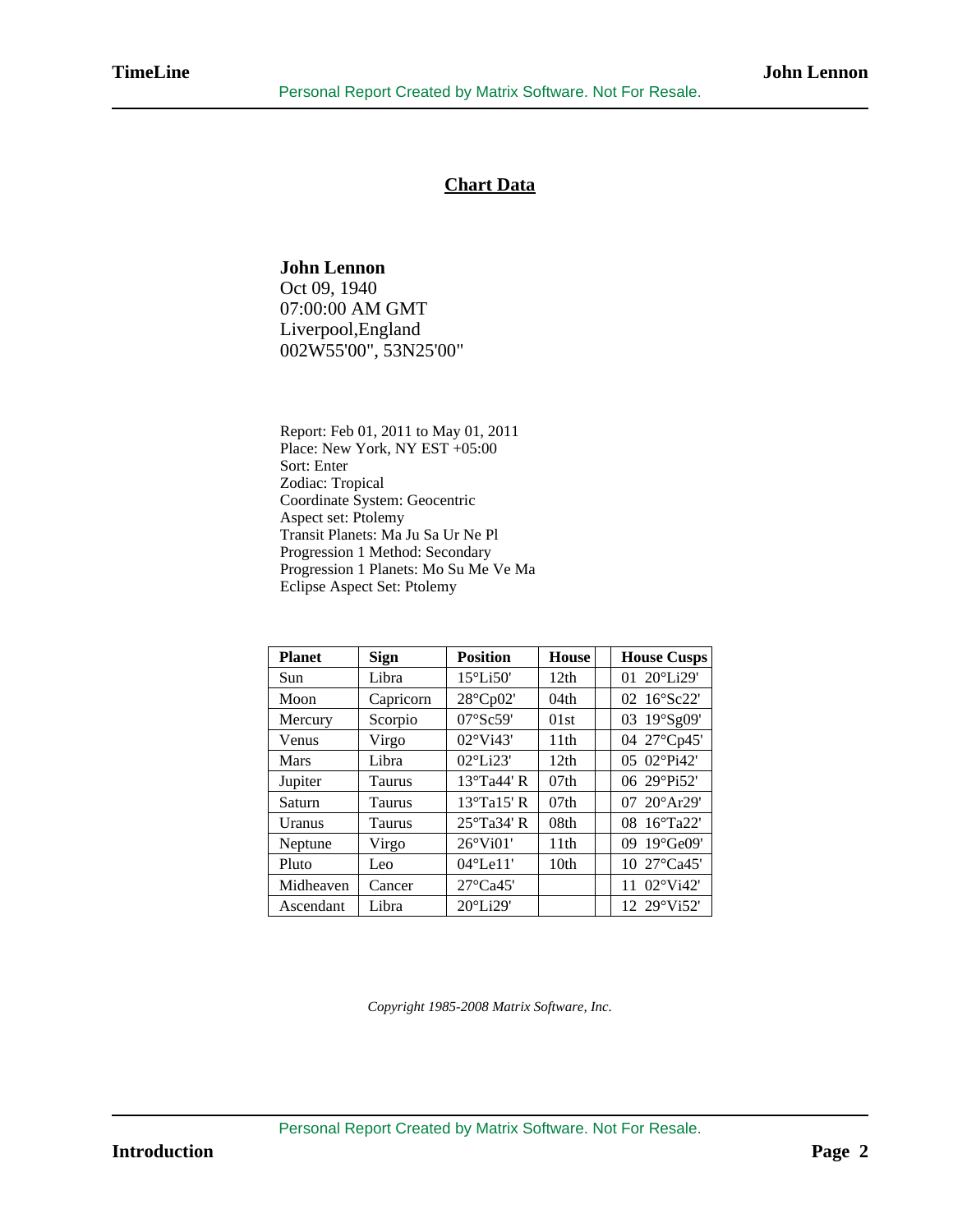## **Report Highlights**

### **Feb 03** Jupiter Opposite Mars<br>\*\*\*\* Exact (Enter: Begin De Transit *(Aries-Libra 6th-12th)*

 **\*\*\*\*** *Exact (Enter: Begin Date Exact: 02/03/11 Leave: 02/08/11)*

 A career decision, something that is obviously in your best interests, may go against feelings and emotions. You may have to ignore your feelings and put them aside in order to benefit from the current sequence of events. Possible resentment.

#### **Mar 07 Saturn Conjunct Sun**<br>\*\*\*\* *Exact (Enter: 02/16/1)*  Transit *(Libra-Libra 12th-12th)*  **\*\*\*\*** *Exact (Enter: 02/16/11 Exact: 03/07/11 Leave: 03/22/11)*

 A crucial time during which, depending upon what age this takes place, you may reach new highs of determination and accomplishment. This will bring great discipline and a concentration or focus that could make or break you -- the ability to work hard.

## **Mar 09** Uranus Enter Sixth<br>\*\*\*\*\*\* Exact (Enter: Be Transit *(Pisces 6th )*

 **\*\*\*\*\*\*** *Exact (Enter: Begin Date Exact: 03/09/11 Leave: End Date)*

 Radical new approaches to health, diet, and exercise can change your life now, as a whole new health-consciousness comes into play. The way you work is transformed as well; there's a high-tech element to this, plus a reorganization of the way you work with other people.

### **Mar 11 Uranus Enter Aries**<br>\*\*\*\*\*\* Exact (Enter: Be Transit *(Aries 6th )*

 **\*\*\*\*\*\*** *Exact (Enter: Begin Date Exact: 03/11/11 Leave: End Date)*

 A clean break with the past in some respects is signalled by the cycle you have just begun. What YOU need, YOUR freedom and independence, shattering old molds: these are the things that energize you and take priority in your life. Uniqueness and originality set you apart.

## **Apr 03** Jupiter Opposite Sun<br>\*\*\*\* Exact (Enter: 03/30/1 Transit *(Aries-Libra 6th-12th)*

 **\*\*\*\*** *Exact (Enter: 03/30/11 Exact: 04/03/11 Leave: 04/07/11)*

 Opportunities appear all around you but always seem to challenge your status quo. You must decide whether the risk is worth the change it will bring about in your situation. The clear choice may go against your better interests.

### **Apr 04 Neptune Enter Pisces**<br>\*\*\*\*\*\* *Exact (Enter: Beg)* Transit *(Pisces 4th )*

 **\*\*\*\*\*\*** *Exact (Enter: Begin Date Exact: 04/04/11 Leave: End Date)*

 Things spiritual and psychic take the driver's seat of your imagination as you begin a new cycle. The fine arts and all manner of fantasies assume a larger-than-life importance. Surrendering to fate, karma, and other powers greater than merely mortal may be seen as the ultimate liberation. If all is maya (illusion), what is the reality that gives rise to the world of appearances?

### **Apr 23** Jupiter Enter Seventh<br>\*\*\*\*\* Exact (Enter: Begin) Transit *(Aries 7th )*

 **\*\*\*\*\*** *Exact (Enter: Begin Date Exact: 04/23/11 Leave: End Date)*

 Close relationships offer a lot of potential for growth and good fortune now. A marriage or other partnership can raise high hopes and give your spirits a boost. People close to you are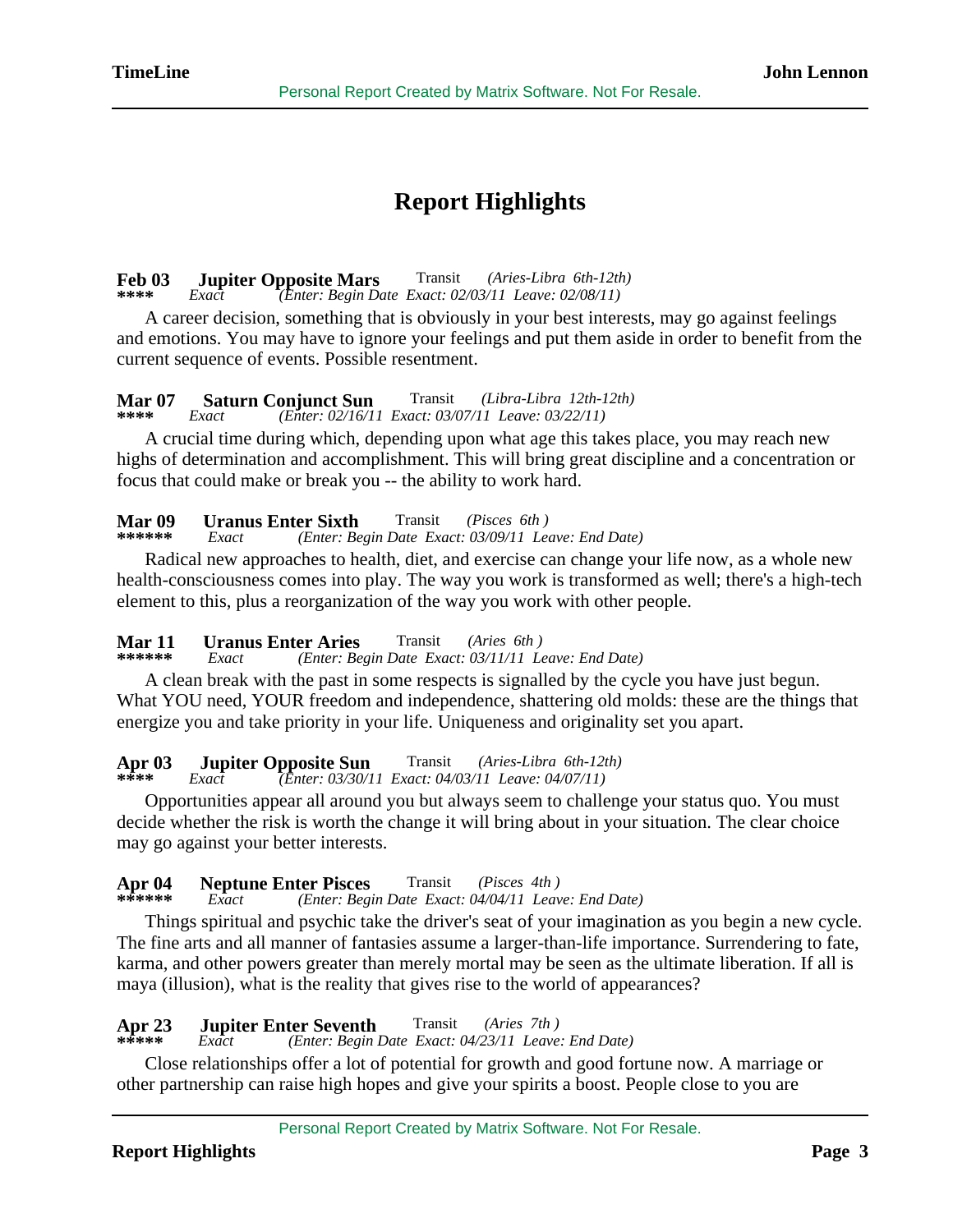optimistic and have good prospects.

## **Apr 23 Jupiter Opposite Asc** Transit *(Aries-Libra 7th-1st)*  **\*\*\*\*** *Exact (Enter: 04/18/11 Exact: 04/23/11 Leave: 04/27/11)*

 This marks the advent of a good time as far as career and social life are concerned. A time of dues-paying is over; real accomplishment is possible now. You may have to sacrifice some of your personal life in order to gain this outward growth.

### **Apr 23** Uranus Opposite Mars<br>\*\*\*\*\* Exact (Enter: 04/05/1) Transit *(Aries-Libra 6th-12th)*

 **\*\*\*\*\*** *Exact (Enter: 04/05/11 Exact: 04/23/11 Leave: End Date)*

 Unexpected behavior and an urge to be independent could find you ignoring your feelings and much of what has motivated you up to now, taking you off in a different direction. Your unusual behavior could provoke others, cause emotional confrontation.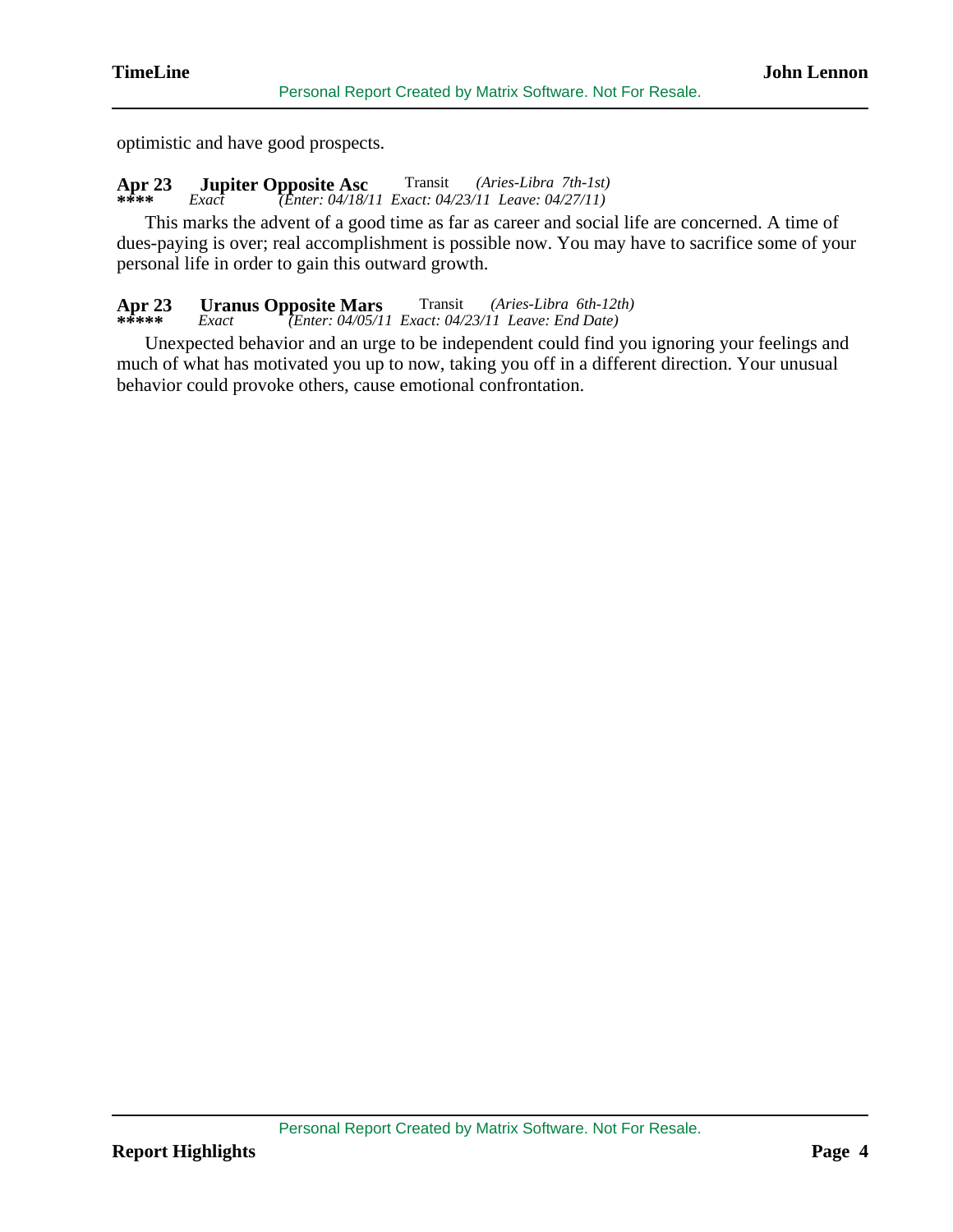## **February - Monthly Highlights**

### **Feb 03** Jupiter Opposite Mars<br>\*\*\*\* Exact (Enter: Begin Do Transit *(Aries-Libra 6th-12th)*  **\*\*\*\*** *Exact (Enter: Begin Date Exact: 02/03/11 Leave: 02/08/11)*

 A career decision, something that is obviously in your best interests, may go against feelings and emotions. You may have to ignore your feelings and put them aside in order to benefit from the current sequence of events. Possible resentment.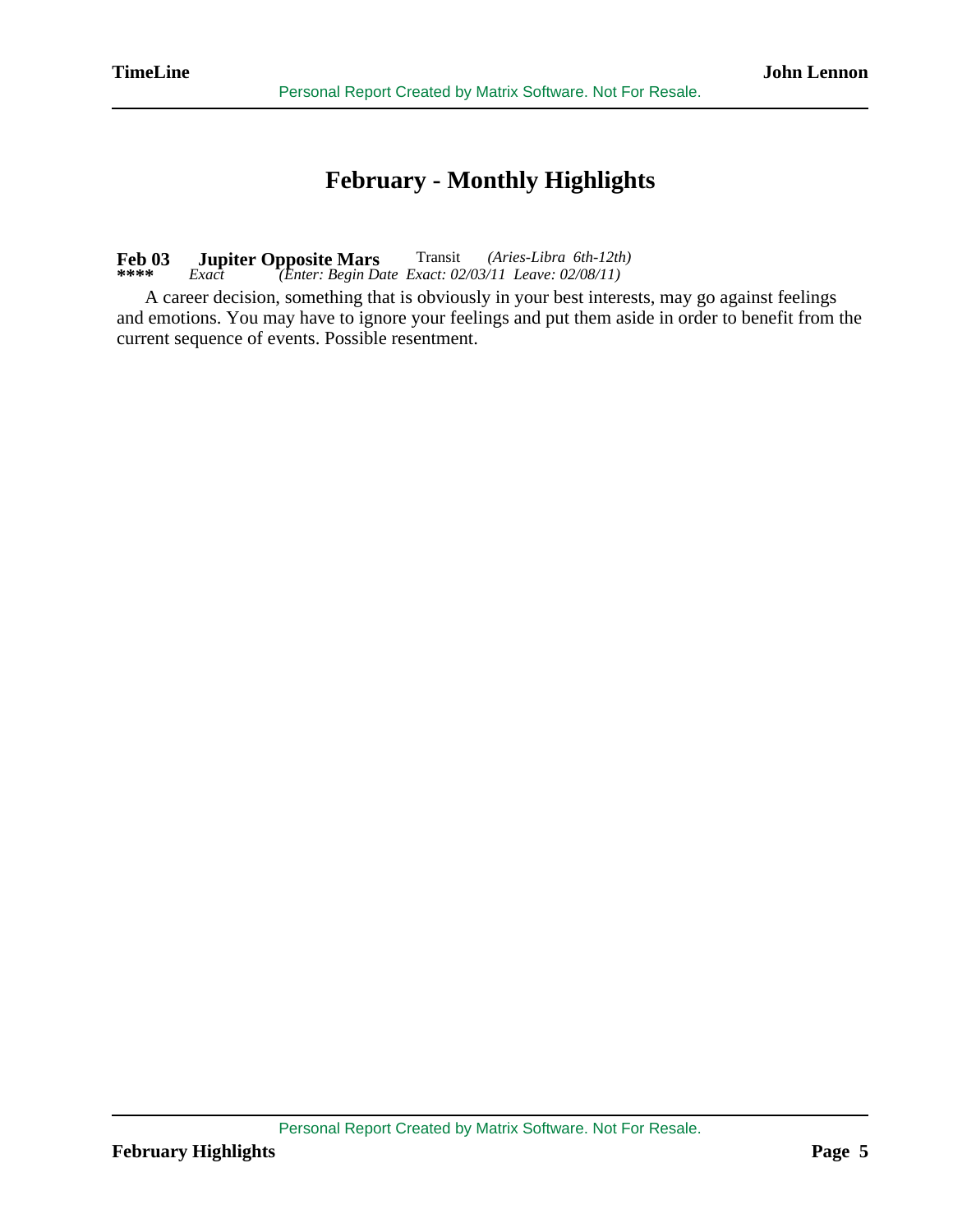## **Report for February**

### **Feb 01 Mars Square Saturn**<br>\*\*\* *Exact (Enter: Begin L*) Transit *(Aquarius-Taurus 4th-7th)*  **\*\*\*** *Exact (Enter: Begin Date Exact: 02/01/11 Leave: 02/02/11)*

 Relax. This is not an easy time. Your own drive and emotions are hard set against the way things are, your particular set of realities. Push on now and you risk breaking something. Be patient, and let this one blow over.

### **Feb 01** Uranus Sextile Moon<br>\*\*\*\*\* Exact (Enter: Begin Transit *(Pisces-Capricorn 5th-4th)*

 **\*\*\*\*\*** *Exact (Enter: Begin Date Exact: 02/01/11 Leave: 02/22/11)*

 You could receive unexpected help or support from those around you especially someone younger or a woman. A time when you may get insights into your living situation or support system. New ideas about your past history, new approaches to established facts.

#### **Feb 02** Mars Square Jupiter<br>\*\*\* Exact (Enter: Begin D Transit *(Aquarius-Taurus 4th-7th)*  **\*\*\*** *Exact (Enter: Begin Date Exact: 02/02/11 Leave: 02/03/11)*

 Your emotional drive and sense of things may be at odds with your best interests, the way to proceed. You could make some bad decisions, be too generous, or squander your resources.

### **Feb 03** Jupiter Opposite Mars<br>\*\*\*\* Exact (Enter: Begin De Transit *(Aries-Libra 6th-12th)*  **\*\*\*\*** *Exact (Enter: Begin Date Exact: 02/03/11 Leave: 02/08/11)*

 A career decision, something that is obviously in your best interests, may go against feelings and emotions. You may have to ignore your feelings and put them aside in order to benefit from the current sequence of events. Possible resentment.

### **Feb 04 Mars Trine Sun**<br>\*\*\* *Exact (Enter: 0)* Transit *(Aquarius-Libra 4th-12th)*

 **\*\*\*** *Exact (Enter: 02/03/11 Exact: 02/04/11 Leave: 02/06/11)*

 You may be especially dynamic and assertive just now. There is a lot of energy and drive available.

### **Feb 10** Mars Trine Asc<br>\*\*\* Exact (Enter: 0) Transit *(Aquarius-Libra 4th-1st)*

 **\*\*\*** *Exact (Enter: 02/09/11 Exact: 02/10/11 Leave: 02/12/11)*

 You can really communicate and convey yourself to others right now. You have a lot of energy and come across as assertive and dominant.

### **Feb 12** Jupiter Trine Pluto<br>\*\*\*\* Exact (Enter: 02/0) Transit *(Aries-Leo 6th-10th)*

 **\*\*\*\*** *Exact (Enter: 02/07/11 Exact: 02/12/11 Leave: 02/17/11)*

 You may find that both your personal growth and your career may depend upon how you can handle the very sensitive psychological material that may be coming up now. You will benefit from analytical insights, getting to the heart of things. Penetrating.

### **Feb 16** Uranus Trine MC<br>\*\*\*\*\* Leave (Enter: Lea Transit *(Pisces-Cancer 5th-10th)*

 **\*\*\*\*\*** *Leave (Enter: Begin Date Exact: Begin Date Leave: 02/16/11)*

Insights and breakthroughs regarding career. A time during which new ideas and approaches in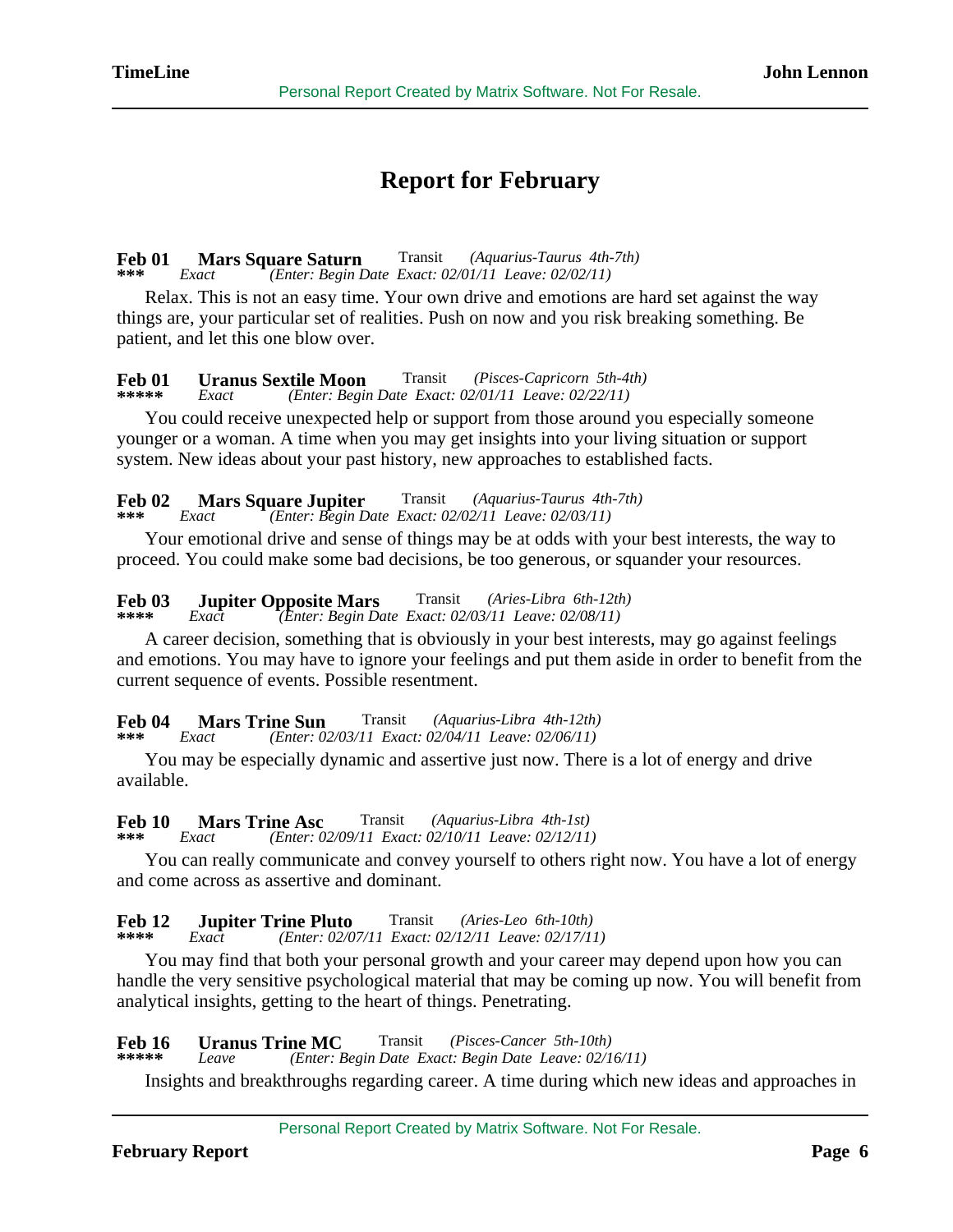management, and all practical vision are possible. Perhaps a new-found independence and originality manifests itself in your working environment.

### **Feb 17 Mars Square Uranus**<br>\*\*\* Exact (*Enter: 02/15/1.* Transit *(Aquarius-Taurus 4th-8th)*

## **\*\*\*** *Exact (Enter: 02/15/11 Exact: 02/17/11 Leave: 02/18/11)*

 Don't take chances or risks just now. Be satisfied with the ordinary and usual. Novel ideas or insights could be more damaging than useful. Hectic emotional energy.

### **Feb 22 Moon Square Saturn** Secondary Progression *(Leo-Taurus 10th-7th)*<br>\*\*\* Exact *(Enter: Begin Date Exact: 02/22/11 Leave: 03/21/11)*  **\*\*\*** *Exact (Enter: Begin Date Exact: 02/22/11 Leave: 03/21/11)*

 Ambition, security, and responsibility loom large in your life now, and important decisions in these areas need to be made. Take note of areas where you have fallen short of your goals, and make the necessary adjustments - the tough decision is likely to be the best one in the long term. Do not count on the support of others unless there's something in it for them.

### **Feb 22 Mars Enter Pisces**<br>\*\*\*\* *Exact (Enter: Bes*) Transit *(Pisces 4th )*

 **\*\*\*\*** *Exact (Enter: Begin Date Exact: 02/22/11 Leave: End Date)*

 There's a martyr complex in the air, now that this new phase has begun in your life. How can you (or anyone) save the world? It's a question you'll probably ask yourself as this cycle continues. Defending the weak, undoing injustice, and tilting at windmills can be a big temptation. You might even win a few hands - but you'll blister a couple if you're not careful.

#### **Feb 22 Pluto Sextile Mercury**<br>\*\*\*\*\* Enter (Enter: 02/22/ Transit *(Capricorn-Scorpio 3rd-1st)*  **\*\*\*\*\*** *Enter (Enter: 02/22/11 Exact: End Date Leave: End Date)*

 Your mental energies (ideas, thoughts, and so on) may undergo some transformation or change, a natural sense of growth and development. Concentrating and getting down to really essential ideas are facilitated during this time period.

### **Feb 26** Mars Enter Fifth<br>\*\*\*\* Exact (Enter: B) Transit *(Pisces 5th )*

## **\*\*\*\*** *Exact (Enter: Begin Date Exact: 02/26/11 Leave: End Date)*

 You're coming into a creative and competitive phase now, one in which you want to be admired and appreciated for what you do and who you are. A lover or child becomes a focal point in your life. Romance and such creative pursuits as hobbies are an outlet for much of your energy.

### **Feb 26 Mars Opposite Venus**<br>\*\*\* *Exact (Enter: 02/25/11)* Transit *(Pisces-Virgo 5th-11th)*

 **\*\*\*** *Exact (Enter: 02/25/11 Exact: 02/26/11 Leave: 02/27/11)*

 Others may oppose or confront your value system. Their push or drive may tend to conflict with the way you feel and do things. Your own desires may be ignored.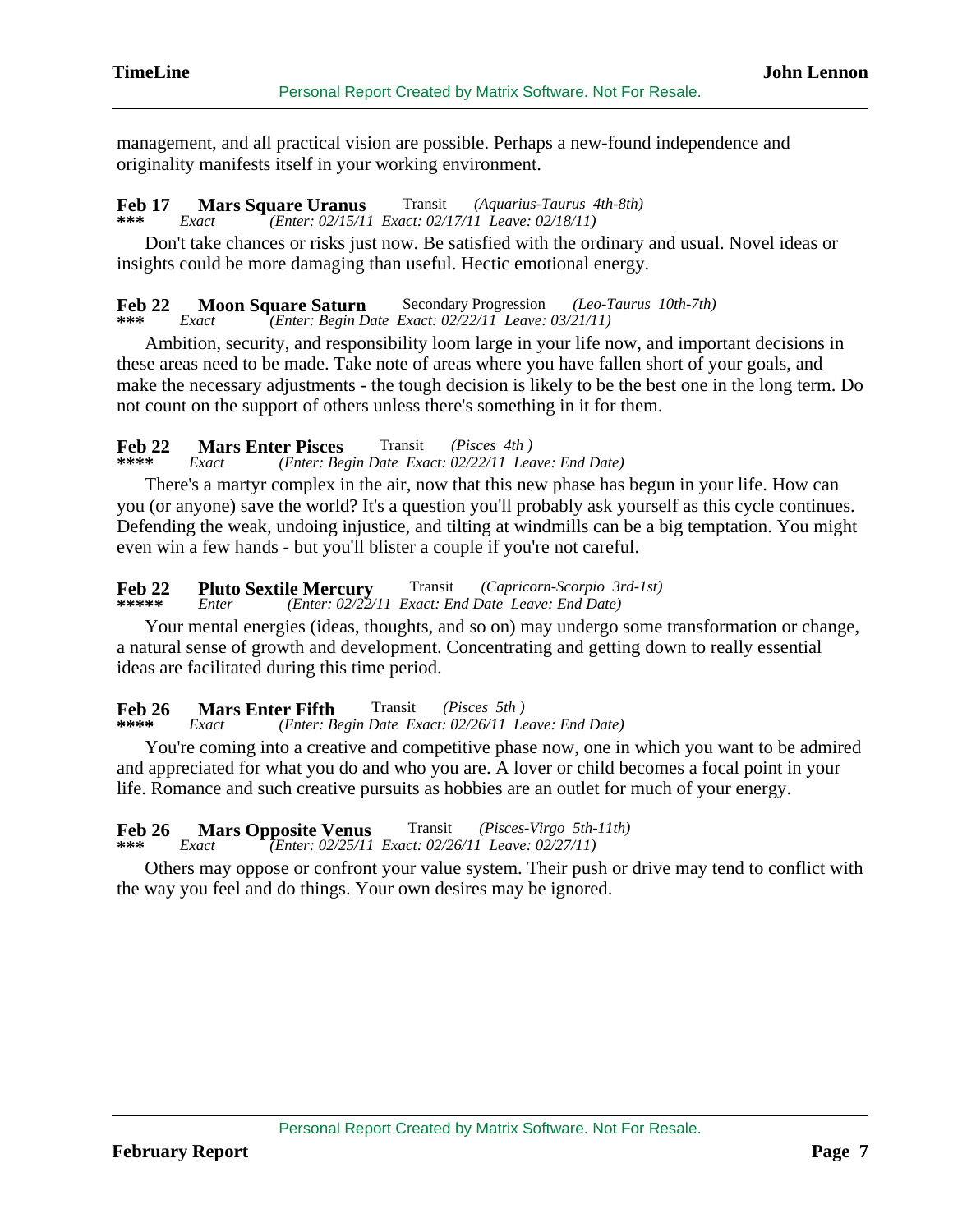## **March - Monthly Highlights**

### **Mar 07 Saturn Conjunct Sun**<br>\*\*\*\* *Exact (Enter: 02/16/1)*  Transit *(Libra-Libra 12th-12th)*  **\*\*\*\*** *Exact (Enter: 02/16/11 Exact: 03/07/11 Leave: 03/22/11)*

 A crucial time during which, depending upon what age this takes place, you may reach new highs of determination and accomplishment. This will bring great discipline and a concentration or focus that could make or break you -- the ability to work hard.

### **Mar 09** Uranus Enter Sixth<br>\*\*\*\*\*\* Exact (Enter: Be Transit *(Pisces 6th )*

 **\*\*\*\*\*\*** *Exact (Enter: Begin Date Exact: 03/09/11 Leave: End Date)*

 Radical new approaches to health, diet, and exercise can change your life now, as a whole new health-consciousness comes into play. The way you work is transformed as well; there's a high-tech element to this, plus a reorganization of the way you work with other people.

### **Mar 11 Uranus Enter Aries**<br>\*\*\*\*\*\* Exact (Enter: Be Transit *(Aries 6th )*

 **\*\*\*\*\*\*** *Exact (Enter: Begin Date Exact: 03/11/11 Leave: End Date)*

 A clean break with the past in some respects is signalled by the cycle you have just begun. What YOU need, YOUR freedom and independence, shattering old molds: these are the things that energize you and take priority in your life. Uniqueness and originality set you apart.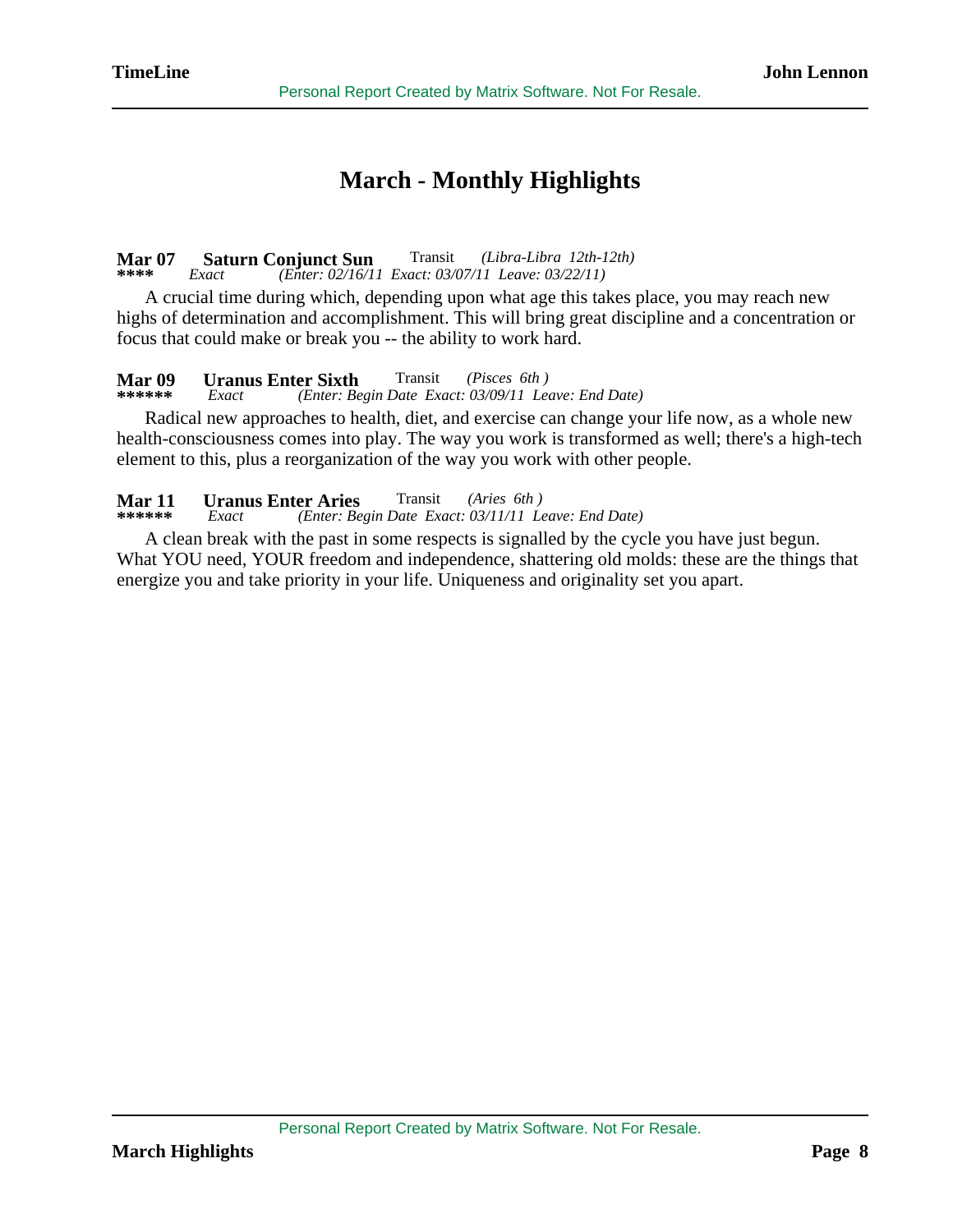## **Report for March**

#### **Mar 04 Mars Trine Mercury**<br>\*\*\* *Exact (Enter: 03/03/11*  Transit *(Pisces-Scorpio 5th-1st)*  **\*\*\*** *Exact (Enter: 03/03/11 Exact: 03/04/11 Leave: 03/06/11)*

 You may be very forceful in what you say and think. With all of this emotional energy, you could speak or communicate very well. You have mental drive.

## **Mar 07 Saturn Conjunct Sun**<br>\*\*\*\* *Exact (Enter: 02/16/11)* Transit *(Libra-Libra 12th-12th)*

 **\*\*\*\*** *Exact (Enter: 02/16/11 Exact: 03/07/11 Leave: 03/22/11)*

 A crucial time during which, depending upon what age this takes place, you may reach new highs of determination and accomplishment. This will bring great discipline and a concentration or focus that could make or break you -- the ability to work hard.

**Mar 08 Moon Square Jupiter** Secondary Progression *(Leo-Taurus 10th-7th)*<br>\*\*\* Exact *(Enter: 02/08/11 Exact: 03/08/11 Leave: 04/04/11)*  **\*\*\*** *Exact (Enter: 02/08/11 Exact: 03/08/11 Leave: 04/04/11)*

 Over-optimism can put you in a real pickle at this time in your life, when there may be little support for your heart-felt goals. Now is the time to reconsider, adjust, and change course. The time-window for action is a narrow one: think long-term and make a safe choice; stick to the blue chips and avoid the high-flyers.

### **Mar 09** Uranus Enter Sixth<br>\*\*\*\*\*\* Exact (Enter: Be Transit *(Pisces 6th )*

 **\*\*\*\*\*\*** *Exact (Enter: Begin Date Exact: 03/09/11 Leave: End Date)*

 Radical new approaches to health, diet, and exercise can change your life now, as a whole new health-consciousness comes into play. The way you work is transformed as well; there's a high-tech element to this, plus a reorganization of the way you work with other people.

## **Mar 11 Mars Sextile Saturn**<br>\*\*\* *Exact (Enter: 03/10/1)* Transit *(Pisces-Taurus 5th-7th)*

 **\*\*\*** *Exact (Enter: 03/10/11 Exact: 03/11/11 Leave: 03/12/11)*

 Irresistible force meets immovable object. Proceed with caution! There is a lot of energy available for disciplined work, but push too hard and you may break something.

### **Mar 11 Uranus Enter Aries**<br>\*\*\*\*\*\* Exact (Enter: Be Transit *(Aries 6th )*

 **\*\*\*\*\*\*** *Exact (Enter: Begin Date Exact: 03/11/11 Leave: End Date)*

 A clean break with the past in some respects is signalled by the cycle you have just begun. What YOU need, YOUR freedom and independence, shattering old molds: these are the things that energize you and take priority in your life. Uniqueness and originality set you apart.

#### **Mar 12 Mars Sextile Jupiter**<br>\*\*\* Exact (Enter: 03/10/1) Transit *(Pisces-Taurus 5th-7th)*  **\*\*\*** *Exact (Enter: 03/10/11 Exact: 03/12/11 Leave: 03/13/11)*

 A perfect time to be assertive and to move forward in your career decisions. You have all the drive and energy you could want, and it should be easy to channel it. The path is open and clear.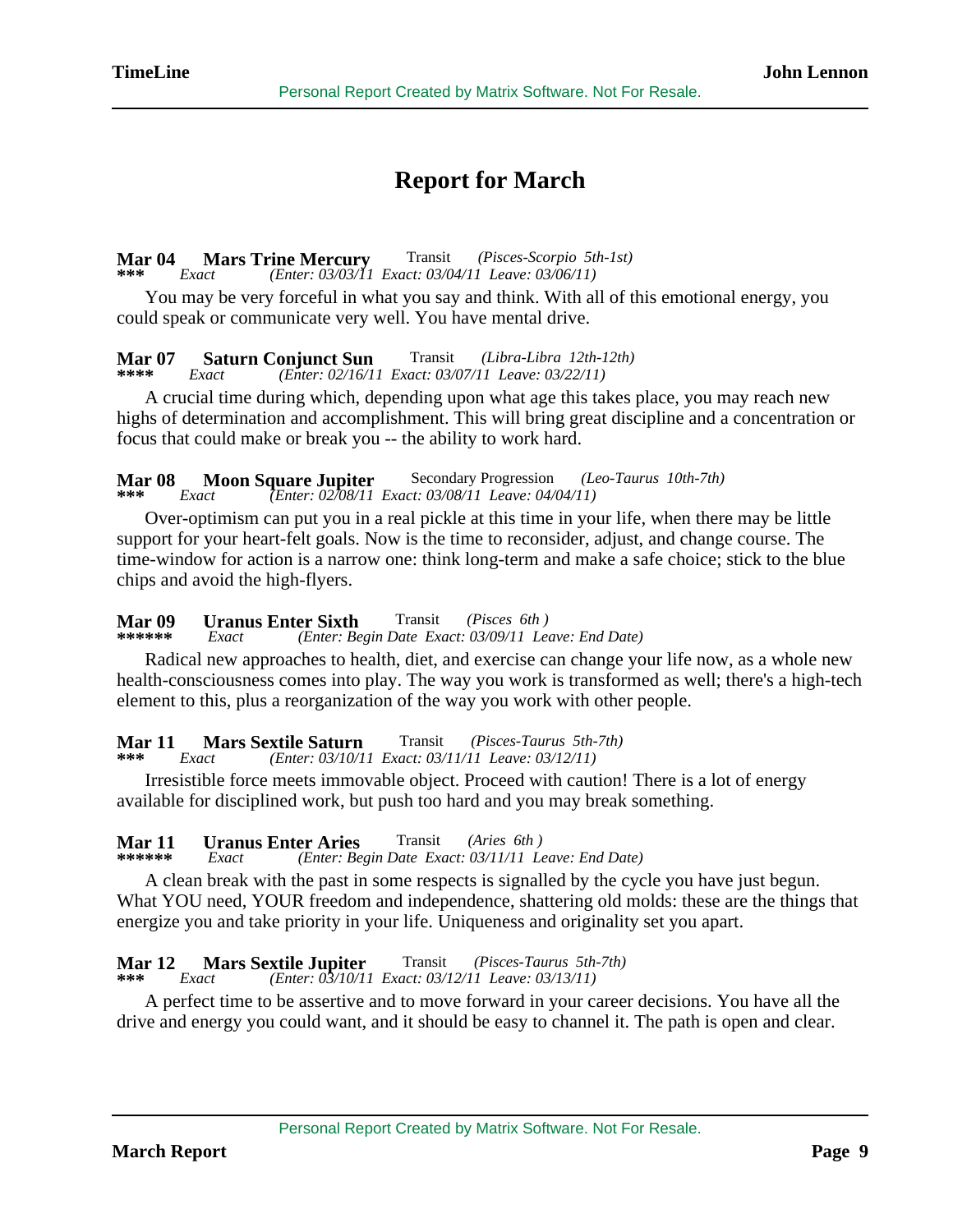#### **Mar 27 Mars Sextile Uranus** Transit *(Pisces-Taurus 5th-8th)*  **\*\*\*** *Exact (Enter: 03/26/11 Exact: 03/27/11 Leave: 03/28/11)*

 You feel like being different, trying something new and unusual. A perfect time for new ideas, a breakthrough in thinking, a novel approach.

### **Mar 27 Mars Opposite Neptune**<br>\*\*\* Exact (Enter: 03/26/11 Ex. Transit *(Pisces-Virgo 5th-11th)*

 **\*\*\*** *Exact (Enter: 03/26/11 Exact: 03/27/11 Leave: 03/29/11)*

 Emotions, perhaps coming from another person or event, oppose your life dreams and stifle any imagination you may have. This can result in an emotional confrontation.

### **Mar 30 Mars Trine MC**<br>\*\*\* *Exact (Enter: 03)* Transit *(Pisces-Cancer 5th-10th)*

 **\*\*\*** *Exact (Enter: 03/28/11 Exact: 03/30/11 Leave: 03/31/11)*

 You have a lot of energy to pour into practical and career decisions. You may appear commanding and assertive.

#### **Mar 30 Mars Sextile Moon**<br>\*\*\* *Exact (Enter: 03/29/*  Transit *(Pisces-Capricorn 5th-4th)*  **\*\*\*** *Exact (Enter: 03/29/11 Exact: 03/30/11 Leave: 03/31/11)*

 You have a lot of energy for improving your surroundings or life situations. You are very motivated to improve. There could be some hard feelings, especially from younger persons, if you become too aggressive.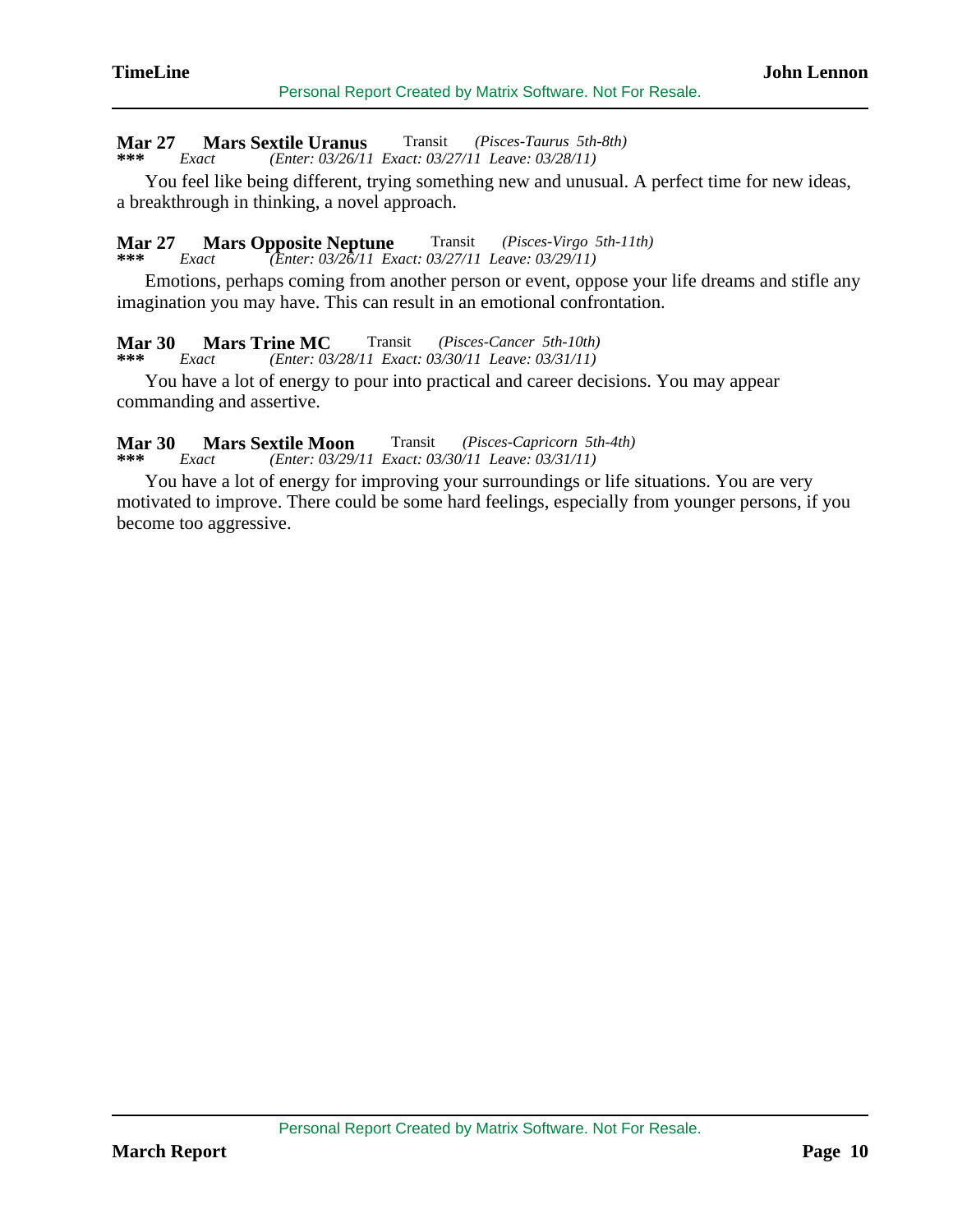## **April - Monthly Highlights**

### **Apr 03** Jupiter Opposite Sun<br>\*\*\*\* Exact (Enter: 03/30/1 Transit *(Aries-Libra 6th-12th)*  **\*\*\*\*** *Exact (Enter: 03/30/11 Exact: 04/03/11 Leave: 04/07/11)*

 Opportunities appear all around you but always seem to challenge your status quo. You must decide whether the risk is worth the change it will bring about in your situation. The clear choice may go against your better interests.

### **Apr 04 Neptune Enter Pisces** Transit *(Pisces 4th )*

 **\*\*\*\*\*\*** *Exact (Enter: Begin Date Exact: 04/04/11 Leave: End Date)*

 Things spiritual and psychic take the driver's seat of your imagination as you begin a new cycle. The fine arts and all manner of fantasies assume a larger-than-life importance. Surrendering to fate, karma, and other powers greater than merely mortal may be seen as the ultimate liberation. If all is maya (illusion), what is the reality that gives rise to the world of appearances?

| Apr 23 |       | <b>Jupiter Enter Seventh</b>                        | Transit | (Aries 7th) |  |
|--------|-------|-----------------------------------------------------|---------|-------------|--|
|        | Exact | (Enter: Begin Date Exact: 04/23/11 Leave: End Date) |         |             |  |

 Close relationships offer a lot of potential for growth and good fortune now. A marriage or other partnership can raise high hopes and give your spirits a boost. People close to you are optimistic and have good prospects.

### **Apr 23 Jupiter Opposite Asc** Transit *(Aries-Libra 7th-1st)*  **\*\*\*\*** *Exact (Enter: 04/18/11 Exact: 04/23/11 Leave: 04/27/11)*

 This marks the advent of a good time as far as career and social life are concerned. A time of dues-paying is over; real accomplishment is possible now. You may have to sacrifice some of your personal life in order to gain this outward growth.

## **Apr 23** Uranus Opposite Mars<br>\*\*\*\*\* Exact (Enter: 04/05/1) Transit *(Aries-Libra 6th-12th)*

 **\*\*\*\*\*** *Exact (Enter: 04/05/11 Exact: 04/23/11 Leave: End Date)*

 Unexpected behavior and an urge to be independent could find you ignoring your feelings and much of what has motivated you up to now, taking you off in a different direction. Your unusual behavior could provoke others, cause emotional confrontation.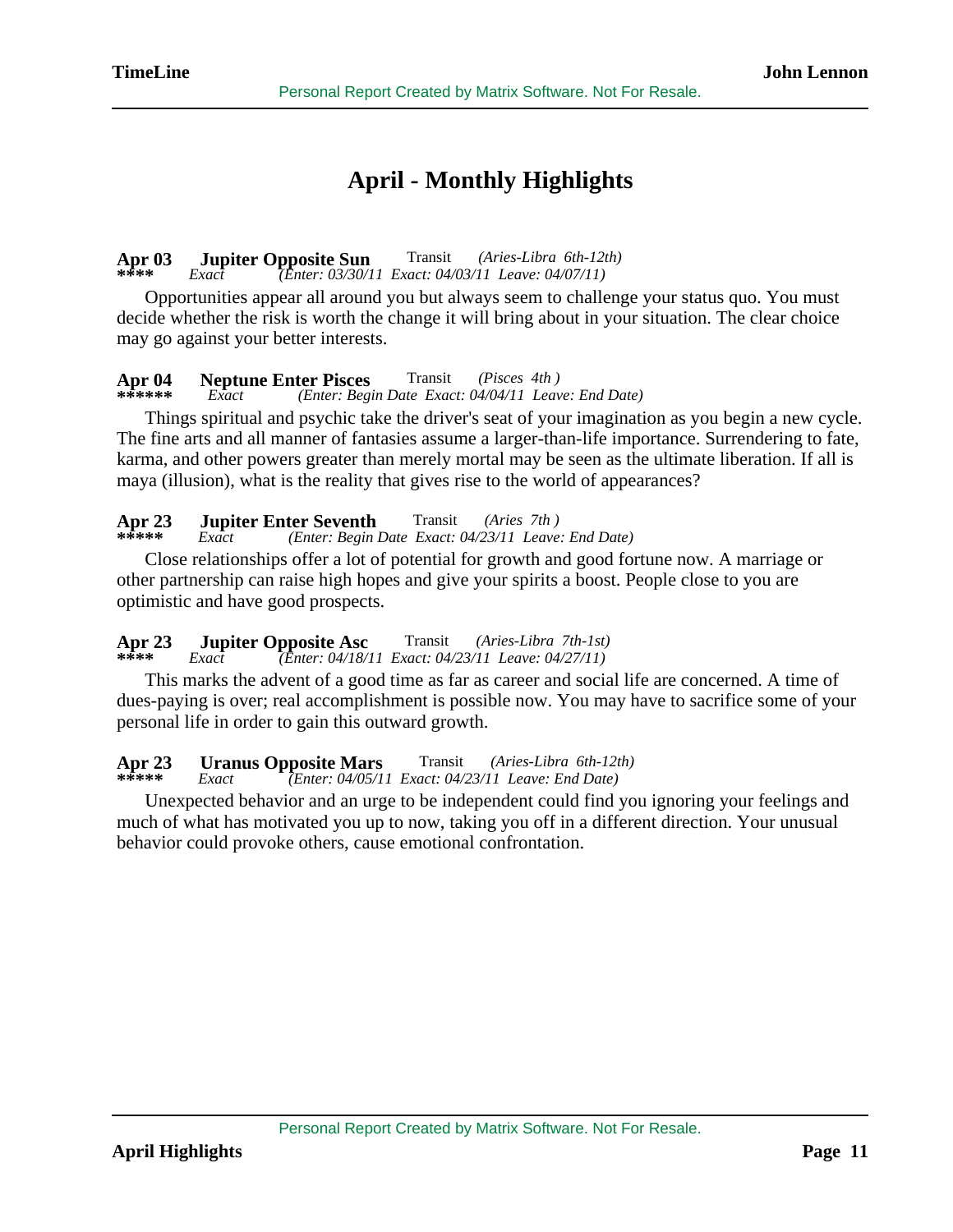## **Report for April**

### **Apr 01 Mars Enter Sixth** Transit *(Pisces 6th )*

 **\*\*\*\*** *Exact (Enter: Begin Date Exact: 04/01/11 Leave: End Date)*

 A period when you take your work more seriously than usual has just begun. A lot of energy goes into getting things scheduled and organized. The nail that sticks up gets hammered down.

### **Apr 01 Mars Enter Aries** Transit *(Aries 6th )*

 **\*\*\*\*** *Exact (Enter: Begin Date Exact: 04/01/11 Leave: End Date)*

 Fresh challenges and initiatives light your fires now, as a new cycle begins in your life - lots of energy, a powerful urge to be first or come out on top. Away with the old and on to the new - let no one and nothing stand between you and your objective! Headstrong impulses and rash courage can take you far ... sometimes in harm's way, if you're not careful.

### **Apr 03** Jupiter Opposite Sun<br>\*\*\*\* Exact (Enter: 03/30/1 Transit *(Aries-Libra 6th-12th)*  **\*\*\*\*** *Exact (Enter: 03/30/11 Exact: 04/03/11 Leave: 04/07/11)*

 Opportunities appear all around you but always seem to challenge your status quo. You must decide whether the risk is worth the change it will bring about in your situation. The clear choice may go against your better interests.

### **Apr 04 Neptune Enter Pisces** Transit *(Pisces 4th )*  **\*\*\*\*\*\*** *Exact (Enter: Begin Date Exact: 04/04/11 Leave: End Date)*

 Things spiritual and psychic take the driver's seat of your imagination as you begin a new cycle. The fine arts and all manner of fantasies assume a larger-than-life importance. Surrendering to fate, karma, and other powers greater than merely mortal may be seen as the ultimate liberation. If all is

maya (illusion), what is the reality that gives rise to the world of appearances?

### **Apr 05 Mars Opposite Mars**<br>\*\*\* *Exact (Enter: 04/03/1)* Transit *(Aries-Libra 6th-12th)*

 **\*\*\*** *Exact (Enter: 04/03/11 Exact: 04/05/11 Leave: 04/06/11)*

 You could have an emotional eruption with someone, an old-fashioned standoff. Tempers may be hot, as push comes to shove. Self-control might be in order.

## **Apr 06 Moon Sextile Sun** Secondary Progression *(Leo-Libra 10th-12th)*  **\*\*\*** *Enter (Enter: 04/06/11 Exact: End Date Leave: End Date)*

 This is a time when emotional sensitivity and being attuned to your instincts can bring you all kinds of good things. Take a chance on your hunches and psychic insights: you could be pleasantly surprised at how far they can take you. Relationships of a romantic as well as social nature are especially good for you now - particularly if you play the field rather than narrowing your focus. A child or lover plays a big part in your life now, and you're at some kind of peak in creative potency.

### **Apr 07 Mars Trine Pluto**<br>\*\*\* *Exact (Enter: 04/* Transit *(Aries-Leo 6th-10th)*

 **\*\*\*** *Exact (Enter: 04/06/11 Exact: 04/07/11 Leave: 04/08/11)*

 A drive to probe and penetrate may find you examining and working through some strong internal changes. Push too hard and you could be too dominating, even oppressive, to yourself and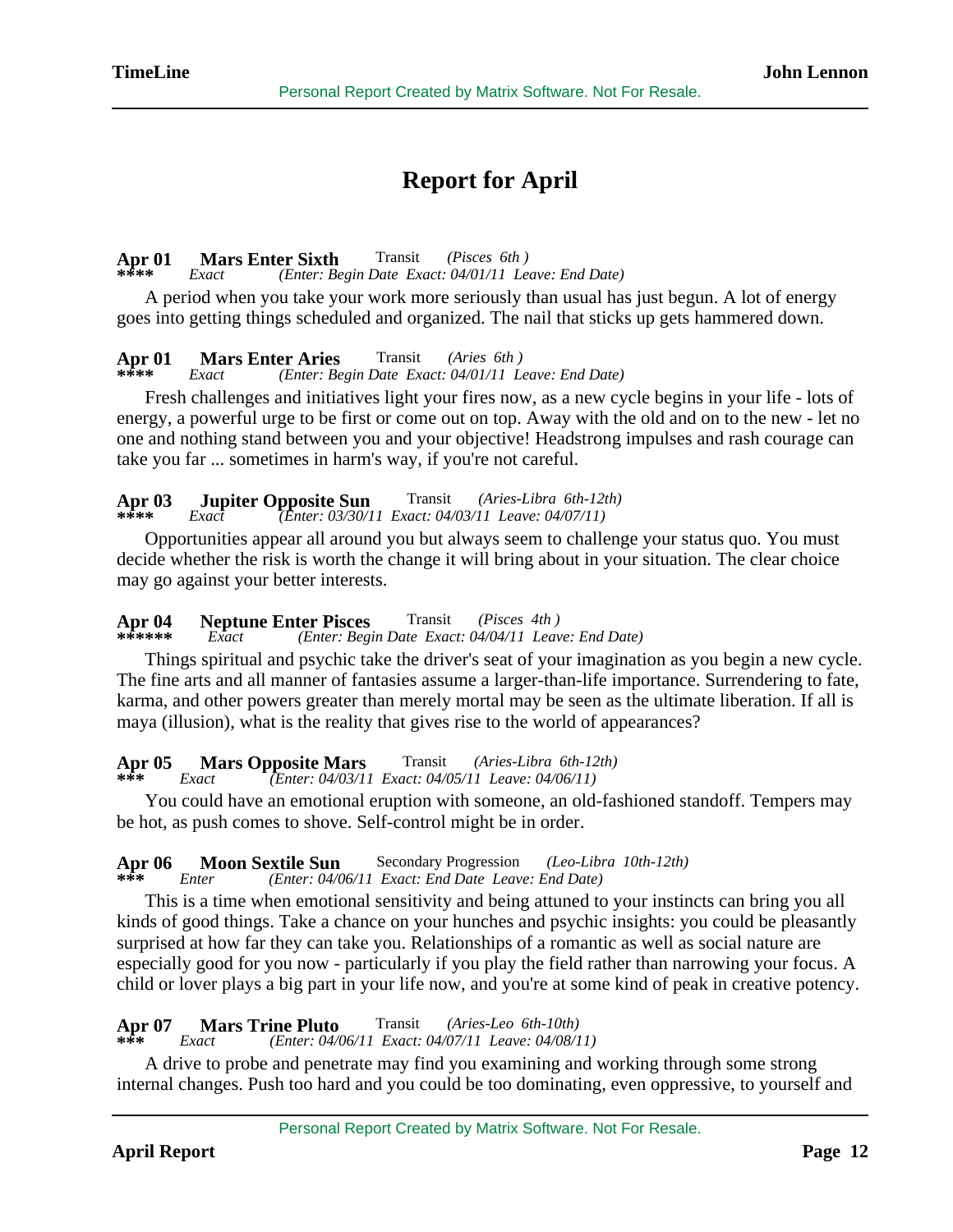others.

### **Apr 22 Mars Opposite Sun** Transit *(Aries-Libra 6th-12th)*  **\*\*\*** *Exact (Enter: 04/21/11 Exact: 04/22/11 Leave: 04/23/11)*

 You may have an emotional confrontation with someone older than you or with an authority figure. Your feelings and emotions may be running against your best interests.

## **Apr 23** Jupiter Enter Seventh<br>\*\*\*\*\* Exact (Enter: Begin) Transit *(Aries 7th )*

 **\*\*\*\*\*** *Exact (Enter: Begin Date Exact: 04/23/11 Leave: End Date)*

 Close relationships offer a lot of potential for growth and good fortune now. A marriage or other partnership can raise high hopes and give your spirits a boost. People close to you are optimistic and have good prospects.

#### **Apr 23 Jupiter Opposite Asc** Transit *(Aries-Libra 7th-1st)*  **\*\*\*\*** *Exact (Enter: 04/18/11 Exact: 04/23/11 Leave: 04/27/11)*

 This marks the advent of a good time as far as career and social life are concerned. A time of dues-paying is over; real accomplishment is possible now. You may have to sacrifice some of your personal life in order to gain this outward growth.

### **Apr 23 Uranus Opposite Mars** Transit *(Aries-Libra 6th-12th)*  **\*\*\*\*\*** *Exact (Enter: 04/05/11 Exact: 04/23/11 Leave: End Date)*

 Unexpected behavior and an urge to be independent could find you ignoring your feelings and much of what has motivated you up to now, taking you off in a different direction. Your unusual behavior could provoke others, cause emotional confrontation.

### **Apr 28 Mars Enter Seventh**<br>\*\*\*\* *Exact (Enter: Begin*) Transit *(Aries 7th )*

 **\*\*\*\*** *Exact (Enter: Begin Date Exact: 04/28/11 Leave: End Date)*

 Close relationships and other ties between people become a focus for much of your energy now. New partnerships are entered into; old ones are renewed or else they get left behind. You try your strength against another's, learn to cooperate or seek to conquer.

### **Apr 28 Mars Opposite Asc** Transit *(Aries-Libra 7th-1st)*

 **\*\*\*** *Exact (Enter: 04/27/11 Exact: 04/28/11 Leave: 04/29/11)*

Trouble with partnerships or others may prevent you from appearing at your best.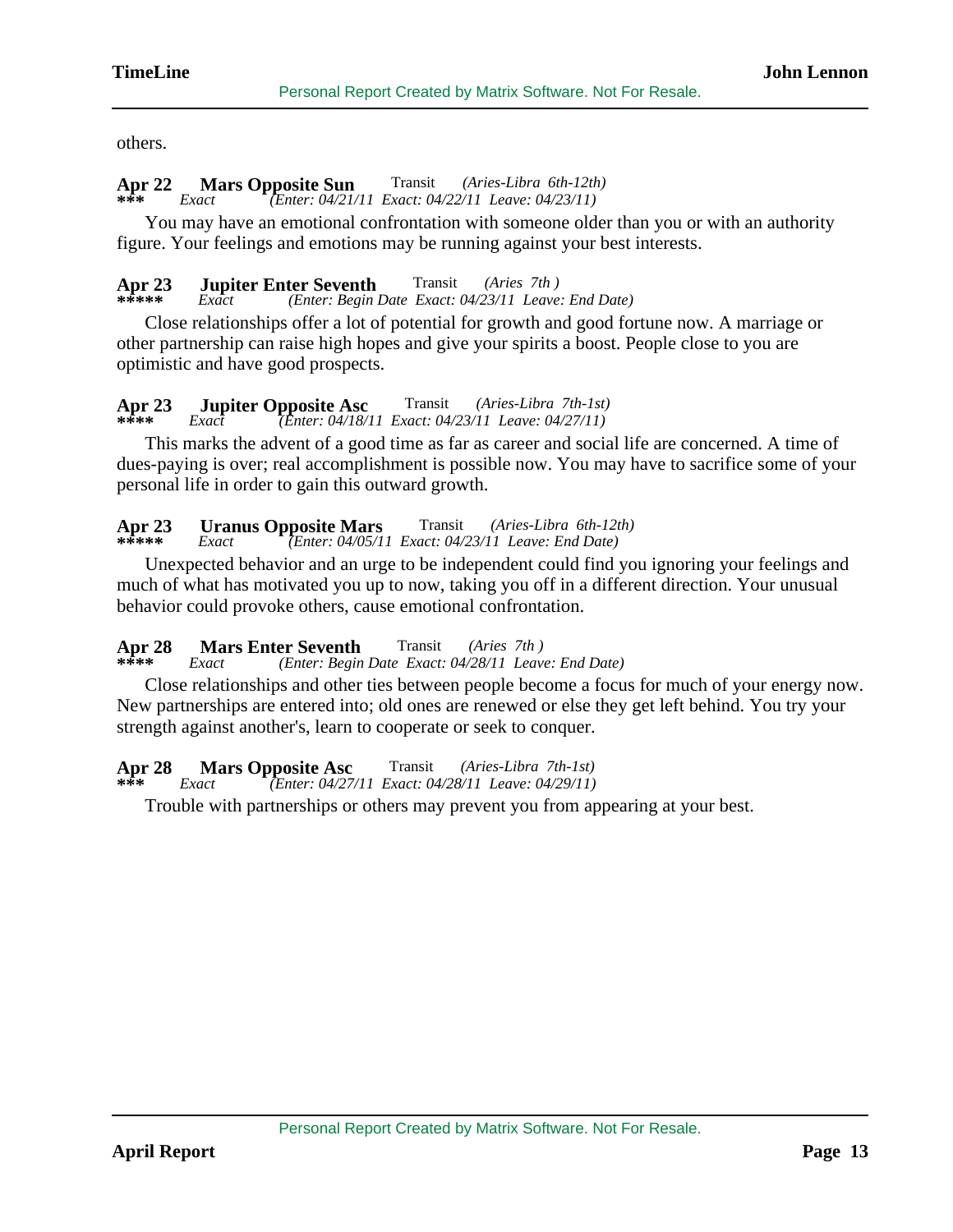|                                       |                                                                     | mn dum                                 |                                                                |
|---------------------------------------|---------------------------------------------------------------------|----------------------------------------|----------------------------------------------------------------|
|                                       | February 2011                                                       | March 2011                             | April 2011                                                     |
|                                       | 18 21 24 27<br>3<br>12 15<br>6<br>9                                 | 3<br>6<br>12 15 18 21 24 27<br>30<br>9 | 3<br>$6\phantom{1}6$<br>9<br>12 <sup>7</sup><br>15 18 21 24 27 |
|                                       |                                                                     |                                        |                                                                |
|                                       | John Lennon: Transit to Natal: Geocentric                           |                                        |                                                                |
| $\overline{d^{\prime }\mathfrak{D}}$  |                                                                     | $\overline{\star}$                     |                                                                |
| $\overline{d^{n}O}$                   | $\Delta$                                                            |                                        | $\sigma$                                                       |
| $\sigma$ <sup>7</sup>                 |                                                                     | $\overline{\mathbb{A}}$                |                                                                |
| $\overline{q_4}$                      | ഄ഻഻                                                                 |                                        |                                                                |
| $\overline{d^{n}d^{n}}$               |                                                                     |                                        | မှ                                                             |
| $\overline{q}$ <sup>7</sup>           | Ó                                                                   | $\overline{\star}$                     |                                                                |
| $\sigma$ $\phi$                       | Ξ                                                                   | $\overline{\mathbf{\dot{\star}}}$      |                                                                |
| <sub>24</sub>                         | □                                                                   | $\overline{\star}$                     |                                                                |
| $\overline{d^{\prime }\Psi }$         |                                                                     | $\overline{b}$                         |                                                                |
| $\overline{\sigma^2}$                 |                                                                     |                                        | Ă                                                              |
| $\sigma$ Mc                           |                                                                     | Δ                                      |                                                                |
| $\overline{C}^T$ Asc                  | Ă                                                                   |                                        | $\sigma$                                                       |
| ♂Sn                                   | <b>Mars in Aquarius</b>                                             | <b>Mars in Pisces</b>                  | <b>Mars in Aries</b>                                           |
| o <sup>n</sup> Hs                     | Mars in 4th                                                         | Mars in 5th                            | Mars in 6th<br>$\overline{7}$                                  |
| 40                                    |                                                                     |                                        | $\sigma$                                                       |
| 40 <sup>7</sup>                       | $\sigma$                                                            |                                        |                                                                |
| 4                                     | Δ                                                                   |                                        |                                                                |
| $4$ Asc                               |                                                                     |                                        | $\sigma$                                                       |
| 4Sn                                   | <b>Jupiter in Aries</b>                                             | <b>Jupiter in Aries</b>                | <b>Jupiter in Aries</b>                                        |
| 4Hs                                   | Jupiter in 6th                                                      | Jupiter in 6th                         | Jupiter in 6th<br>$4$ in 7th                                   |
| $\overline{\hbar\odot}$               |                                                                     | $\alpha$                               |                                                                |
| $†$ Sn                                | <b>Saturn in Libra</b>                                              | Saturn in Libra                        | <b>Saturn in Libra</b>                                         |
| $†$ Hs<br>$\overline{\texttt{YD}}$ )  | Saturn in 12th                                                      | Saturn in 12th                         | Saturn in 12th                                                 |
| मुल                                   | $\star$                                                             |                                        | $\overline{b}$                                                 |
| 방MC                                   |                                                                     |                                        |                                                                |
| <b>방Sn</b>                            | <b>Uranus in Pisces</b>                                             |                                        | <b>Uranus in Aries</b>                                         |
| 방Hs                                   | Uranus in 5th                                                       | <b>Uranus in 6th</b>                   | <b>Uranus in 6th</b>                                           |
| $\mathcal{\Psi}$ Sn                   |                                                                     | Neptune in Aquarius                    | <b>Neptune in Pisces</b>                                       |
| 4Hs                                   | Neptune in 4th                                                      | Neptune in 4th                         | Neptune in 4th                                                 |
| $\overline{\varphi \varphi}$ .        |                                                                     |                                        |                                                                |
| $\sqrt{\frac{6}{5}}$                  | Pluto in Capricorn                                                  | Pluto in Capricorn                     | Pluto in Capricorn                                             |
| $\sqrt{\frac{6}{15}}$                 | Pluto in 3rd                                                        | Pluto in 3rd<br>Pluto in 3rd           | Pluto in 3rd                                                   |
|                                       |                                                                     |                                        |                                                                |
|                                       | John Lennon: Progressed to Natal: Secondary Progression: Geocentric |                                        |                                                                |
| $\overline{20}$                       |                                                                     |                                        | $\star$                                                        |
| $\overline{D4}$                       |                                                                     | ò                                      |                                                                |
| $\overline{\mathfrak{D}}\mathfrak{h}$ | Ē                                                                   |                                        |                                                                |
| $\overline{DSn}$                      | Moon in Leo                                                         | Moon in Leo<br>Moon in Leo             | Moon in Leo                                                    |
| $\overline{DHS}$                      | Moon in 10th                                                        | Moon in 10th<br>Moon in 10th           | Moon in 10th                                                   |
| OSn                                   | Sun in Sagittarius                                                  | Sun in Sagittarius                     | Sun in Sagittarius                                             |

 **Time Scan**

Franch Sun in Sagittarius Sun in Sagittarius Sun in Sagittarius Sun in Sagittarius Sun in Sagittarius Sun in Srd<br>Sun in Srd Sun in Srd Sun in Srd Sun in Srd Sun in Srd Sun in Srd Sun in Srd Sun in Srd Sun in Srd Sun in Srd ¢Hs Sun in 3rd Sun in 3rd Sun in 3rd Sun in 3rd Sun in 3rd